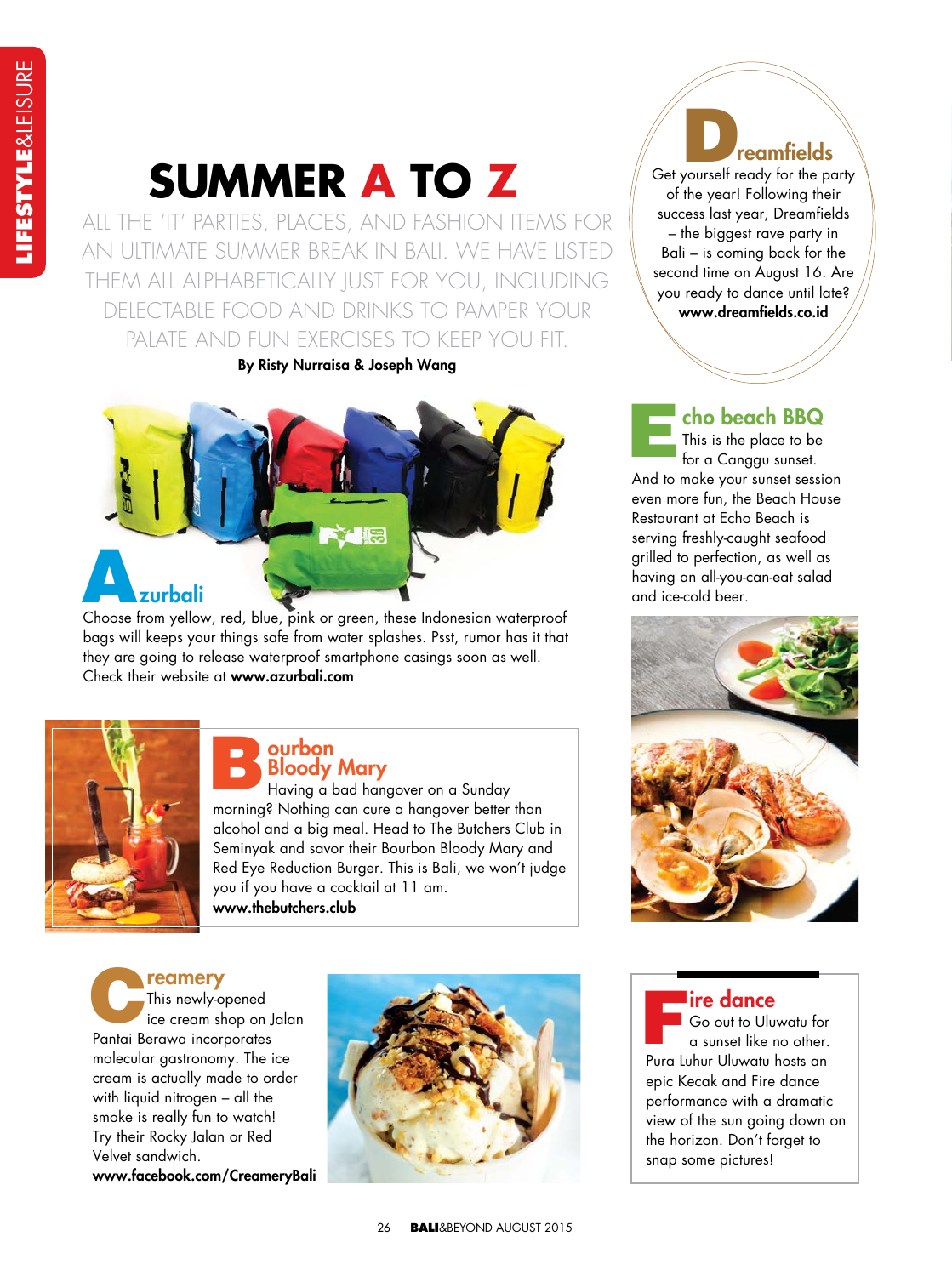

**olf** The award-winning Nirwana Bali Golf Club at Pan Pacific Nirwana Bali Resort has 18 holes and the most picturesque view of the vast ocean and lush greenery. This is where golfers of all skill levels should go. www.panpacific.com G

 **avaianas** Looking for a pair of comfortable sandals? Havaianas is the answer. You can find the brand quite easily in Bali as they have a number of flagship stores in Seminyak, Kuta, and Sunset Road. Time to hit the

beach with style! **www.havaianas.com**

**azz Café**  Located on Jalan Sukma, Jazz Café is where you should go to experience nightlife in Ubud. Savor their delectable food while watching talented jazz musicians performing on stage, such as Balawan, Rio

Sidik, and more. **www.jazzcafebali.com**

J

**u u De Ta**  Ku Ku De Ta may be one of  $\blacktriangle$  the oldest beach clubs in Bali, but it definitely hasn't lost its touch while throwing happening parties. This summer, get your best bikini ready for the Cirque Du Freak 'Bikini Party' on August 8, while the Steampunk White Party will liven up your Saturday on August 15. **www.kudeta.net** K



#### **ndosole**

If you can be fashionable and at the same time preserve the environment, why not? Indosole turns used tires into beautiful footwear for your everyday activities. Let's take care of the environment in a fashionable way. **www.indosole.com** I



**a Plancha** This laidback beach café can easily be recognized with its signature colorful parasols and beanbags. Located on Double Six Beach, this food joint is the perfect place to enjoy a cold beer or a cocktail while gazing at the stunning sunset of Bali. L

**ilkshakes** A milkshake can surely boost your mood, so for the yummiest milkshake on the island the Cosmic Diner is your next stop. A range of flavors is available for you to choose from, including chocolate, strawberry, and Snickers – but our personal favorite is the Sweet Caramel. **www. facebook.com/ cosmicdiner** M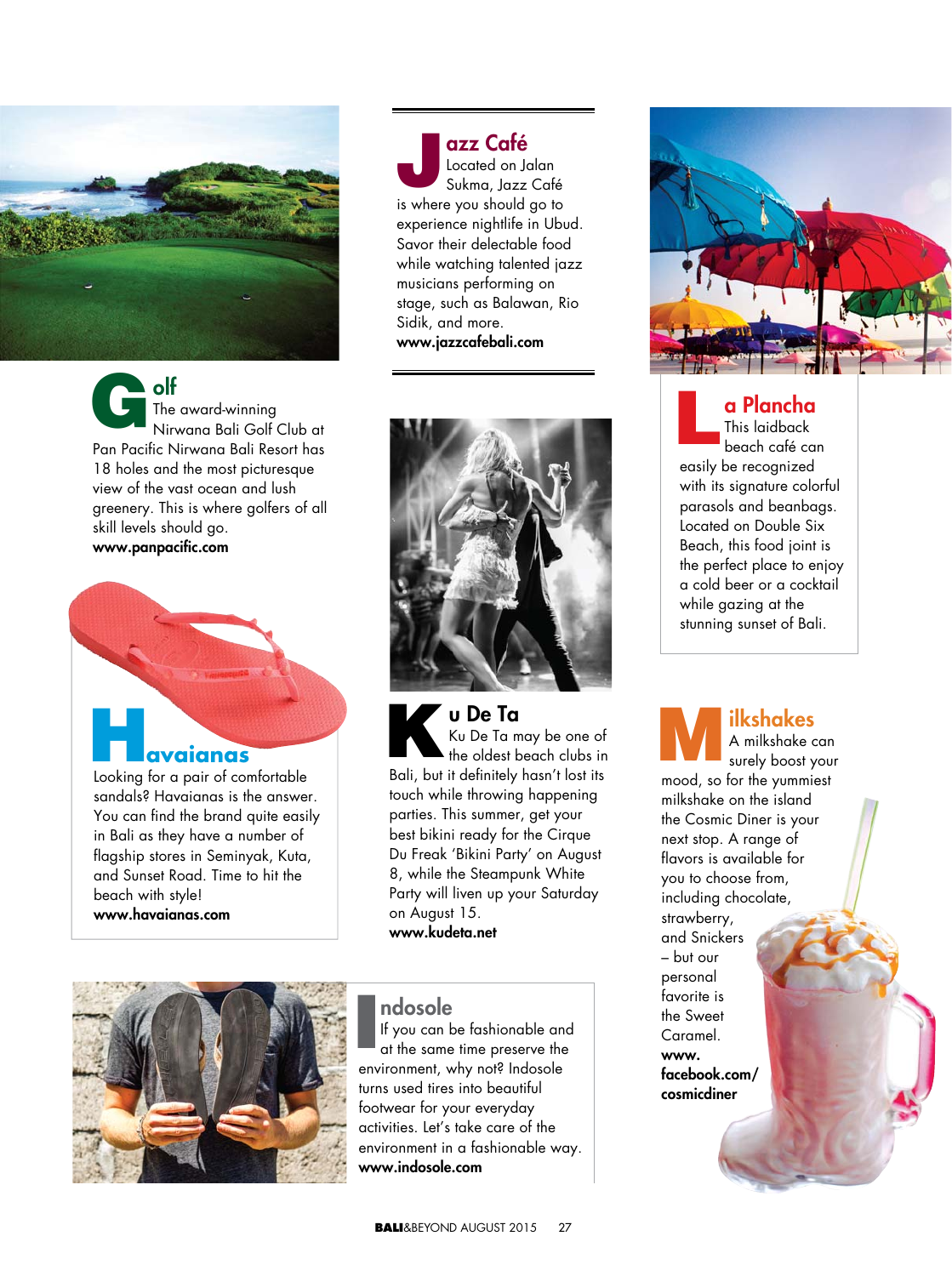#### **usa Ceningan** Get on a fast boat and spend some time exploring this satellite island of Bali. You can stay at the Le Pirate Beach Club Hotel for an ultimate getaway – and for the daredevils, cliff jumping at the Blue Lagoon is a super thrill! Just don't forget to check the wave conditions first. **www.lepirate-beachclub.com** N

**lenka** Inspired by the beauty of African tribes, Olenka's spring and summer collection called The Story Teller offers chic dresses and signature swimwear – and is now out on the market. This brand also works together with Naima Shoes to create comfortable sandals. **www.olenka-olenka.com** O



#### **uiksilver**

On August 15, Quiksilver is hosting the Bali Big Eco Weekend that starts with a paddleboard race for men from Jimbaran to Padma, followed by a turtle release, a beach clean up, a sunset session and a food festival. And from August 13-16th, see some of the world best surfers compete at the WSL/ASC sanctioned Quiksilver Uluwatu Challenge at Uluwatu. **www.quiksilver.co.id** Q





**otato Head Beach Club Bali** On August 7, Potato Head Beach Club Bali will host one of the most anticipated parties on the island, the Sunny Side Up Tropical Festival. Expect to see performances by Flight Facilities, Jessie Ware, Madeon, and more. Check out www.sunnysideupfest.com for more details. **www.ptthead.com** Deach Club Bali<br>
On August 7, Potato<br>
Bali Ma

## **un with IndoRunners**

Challenge yourself and join IndoRunners Bali at the BII Maybank Bali Marathon 2015, which will be held on August 30 at the Bali Safari & Marine Park. Of course you'll need to be fully prepared for this – but don't worry because IndoRunners Bali will always welcome you to run with them every Tuesday at 5.30 p.m. at Serangan Island's Boulevard and every Saturday at 6.30 a.m. at Segara Beach, Sanur. **Twitter: @indorunnersbali**